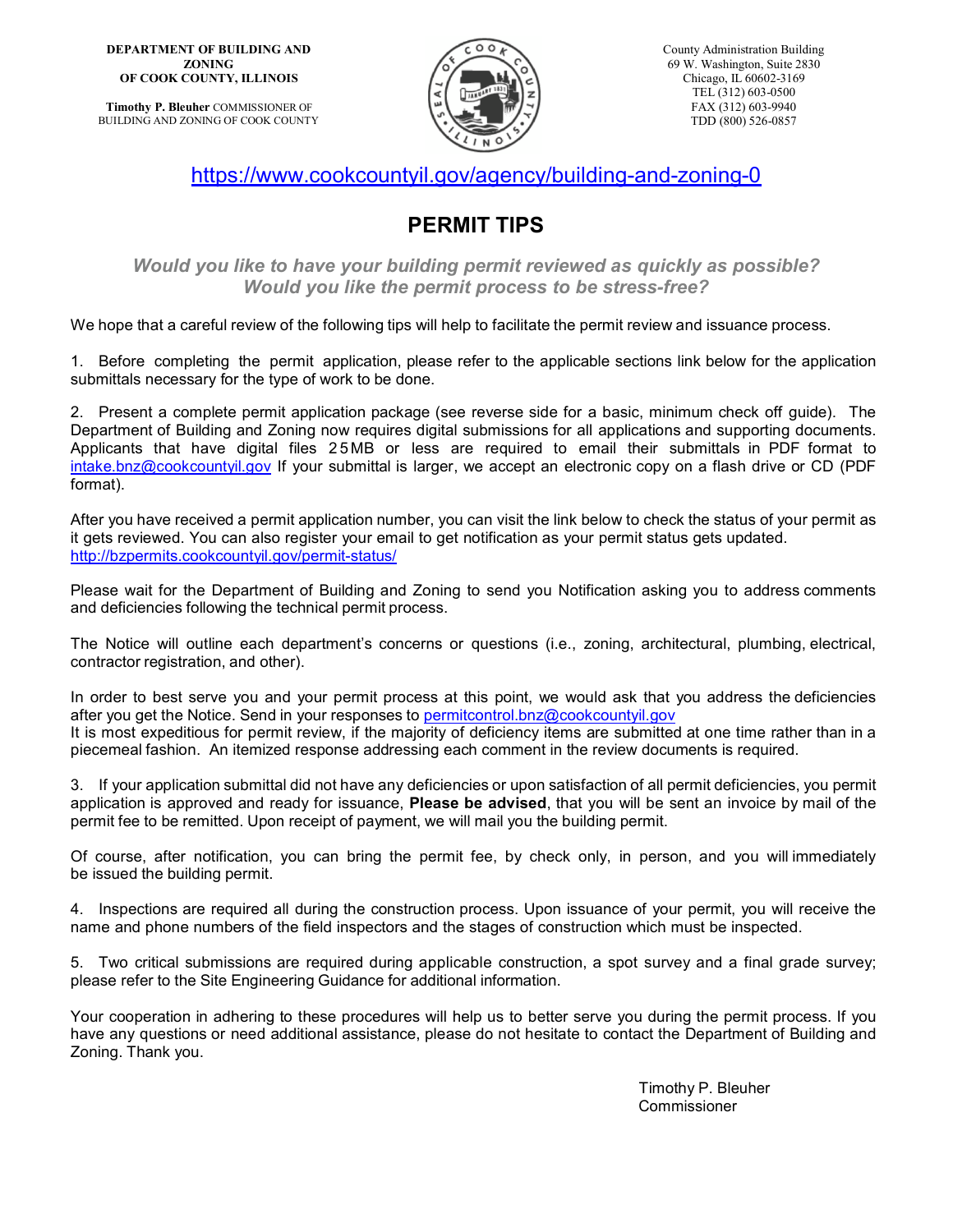## **DEPARTMENT OF BUILDING AND ZONING OF COOK COUNTY, ILLINOIS**

**Timothy P. Bleuher** COMMISSIONER OF BUILDING AND ZONING OF COOK COUNTY



County Administration Building 69 W. Washington, Suite 2830 Chicago, IL 60602-3169 TEL (312) 603-0500 FAX (312) 603-9940 TDD (800) 526-0857

## **SUBMISSION REQUIREMENTS**

- 1. Complete the application form in its entirety for the scope of work you are applying for.
- 2. Do you have the following for new construction submittal?
	- a. Plat of Survey signed and sealed with a current date (must be less than five years old).
	- b. Site Plan showing location of a proposed project on the site.
	- c. Set of signed and sealed architectural drawings.

d. If construction is being served by a septic field, you must have Cook County Department of Public Health approval of the septic system at the time of submittal.

- 3. Did you know you also will need items such as?
	- a. Sewer and water hook-up/tap-in letter.
	- b. Well permit (if not served by public water system).
	- c. Driveway permits.
	- d. Furnace, a/c and whirlpool brochures.

e. Approval of any other AHJ (Authority Having Jurisdiction) that shares jurisdiction: township, fire district, homeowner's associations, MWRD, IEPA etc.

- 4. Did the architect include all of the items required by the architectural advisory?
- 5. Did you submit (1) set of site engineering plans? Engineering submittals are required for:
	- a. Free standing buildings on vacant property;
	- b. Accessory buildings 625 square feet or larger;
	- c. Grade changes of 4 inches or more;
	- d. New pavement areas of 400 square feet or more or in common side yards;
	- e. Additions in common side yards;
	- f. Any work on property which includes a Special Flood Hazard Area (floodplain); and
	- g. Projects requiring permits from other agencies which require County review and approval.

Refer to the Site Engineering Guidance for submittal requirements.

6. All contractors performing work on your proposed project must be registered with the Cook County Department of Building and Zoning (not the City of Chicago). Their registration must be current for the year. They must give you a letter of intent (to be submitted at time of permit application) and this letter must be signed by the authorized signature of the person registered with us.

7. Please note some fire protection districts in Cook County requiring all new construction, including single- family homes to be sprinkled. Please check with your local fire district for their requirements.

8. If the proposed work is in a Floodplain, Floodway or adjacent to wetlands or otherwise protected areas, please refer to Chapter 106 – Floodplains in the Code of Ordinances of Cook County, Illinois.

NOTE: Being certain of your contractors and their registration can save you many days of delay. To check contractor registration, you can call the following departments:

Ciro Gaimari, Plumbing Plan Examiner at 312.603.0514 [ciro.gaimari@cookcountyil.gov](mailto:ciro.gaimari@cookcountyil.gov) Sean Pierce, Electrical Plan Examiner at 312.603.0515 [sean.pierce@cookcountyil.gov](mailto:sean.pierce@cookcountyil.gov) Arthelia Gause, General and others at 312.603.0512 [arthelia.gause@cookcountyil.gov](mailto:arthelia.gause@cookcountyil.gov)

Please be advised that the aforementioned items mostly relate to new construction. If you are performing a different type of project, please call us so that we can give you specific information related to your proposed project.